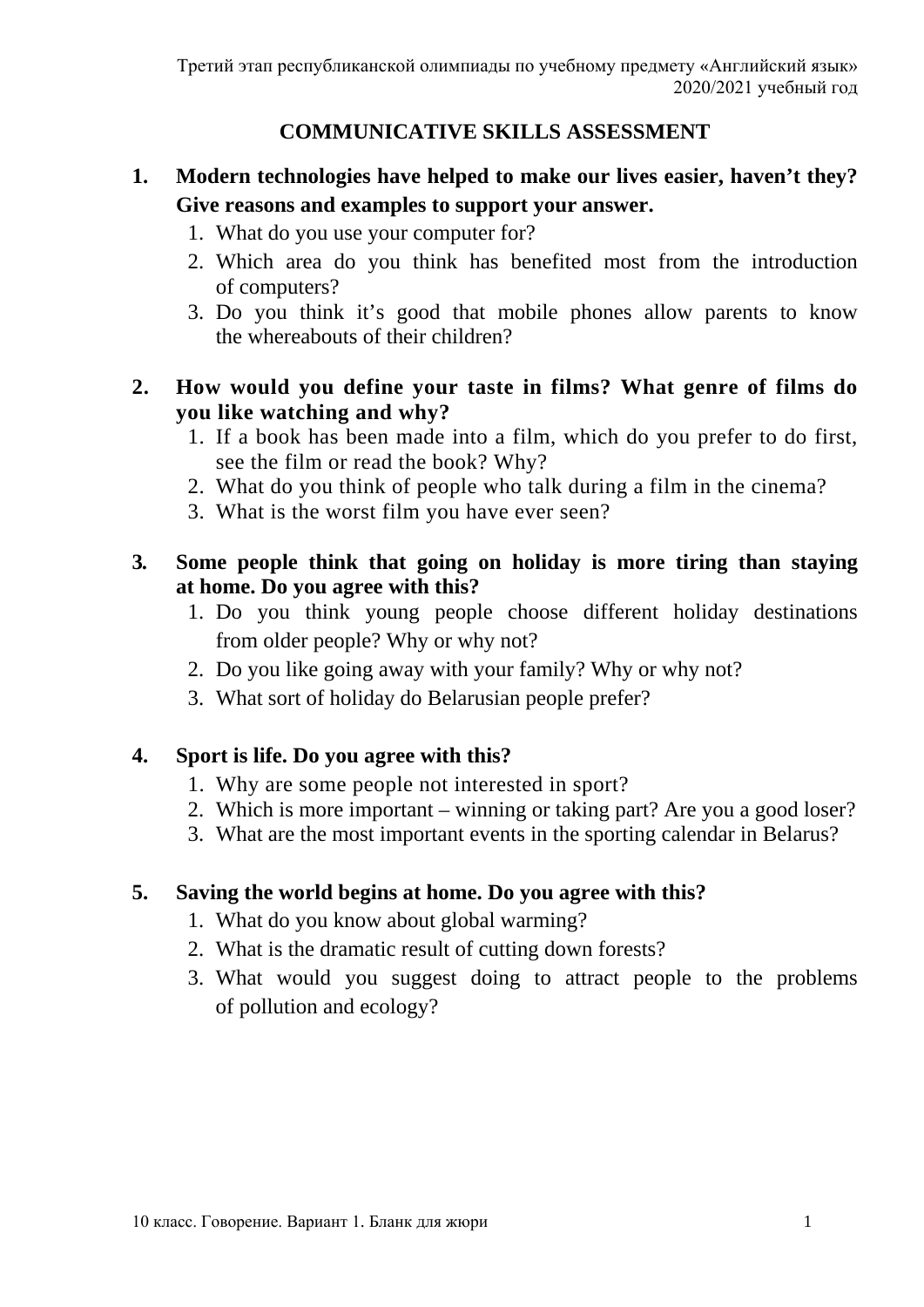# **6. Agree or disagree with the following statement: "English doesn't just belong to native speakers; it belongs to everyone in the world who uses it".**

- 1. How will you use your English in the future?
- 2. Will English remain the global language of the future? Why or why not?
- 3. What do you find easy/ difficult about learning English?

# **7. Education is the passport to the future. Give your opinion on the role of education in our society.**

- 1. Do you think standardized testing is the most effective way to assess learning?
- 2. Does education guarantee a high standard of living in the future?
- 3. What do you think the most effective learning environment is?

# **8. What type of learner are you? Speak about your study habits.**

- 1. When pupils behave badly, how are they punished at your school?
- 2. Have you ever skipped school? What did you do instead of going to school?
- 3. Are all the subjects at school equally necessary?
- **9. True friendship comes when the silence between two people is comfortable. Do you agree or disagree? Explain your answer.**
	- 1. Do you have any childhood friendships that are still strong today?
	- 2. What things should friends never do?
	- 3. Do you think it is a good idea to borrow money from a friend?
- **10. There's a saying, "Life is about moments with your family and friends. Create them." Do you agree or disagree? Explain your answer.**
	- 1. What events do you always celebrate as a family?
	- 2. What do you enjoy doing when you spend time with your family?
	- 3. What things do you keep in mind when buying a gift for someone?

# **11. Do you agree with the statement: "Hobbies are for people who don't like what they are doing."?**

- 1. What do people do in their free time where you live?
- 2. Do you prefer indoor or outdoor activities? Why?
- 3. What is the most exotic hobby you've ever heard of?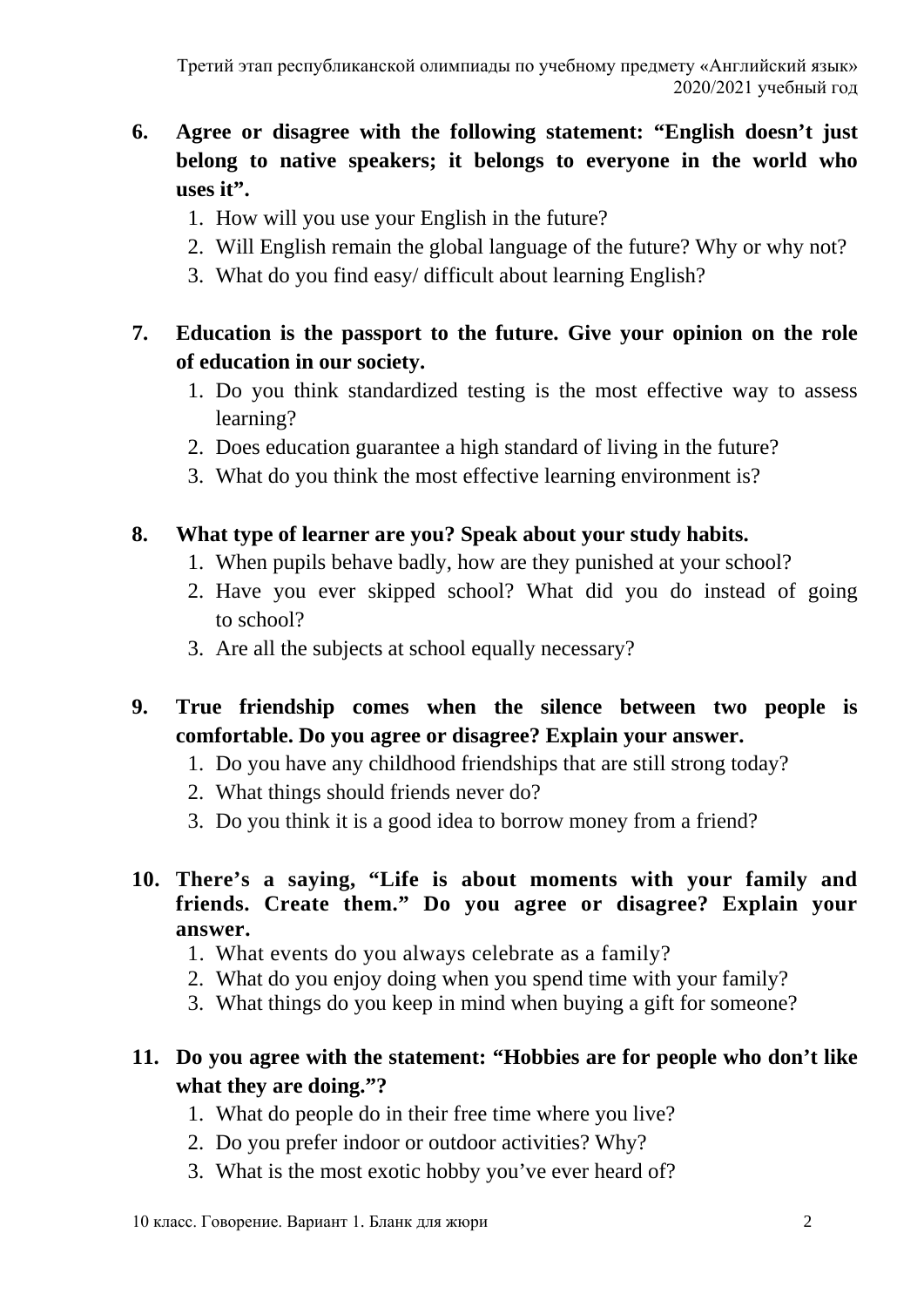# **12. Does a healthy lifestyle make a difference? Give reasons and examples to support your answer.**

- 1. Do you think professional sport contributes to a healthy lifestyle?
- 2. How do bad habits affect health and quality of life?
- 3. Why do you think people choose to become vegetarians?

# **13. Tell me what you pay attention to and I will tell you who you are. Do you agree with this?**

- 1. Do you think you show a different personality in different situations?
- 2. Which star sign were you born under? Do you think it somehow influenced your character?
- 3. Does character depend on age? Has your character changed in the last year?

### **14. Speak about the advantages and disadvantages of different places to shop.**

- 1. Who does the grocery shopping in your household? How often do they do it?
- 2. Are you a bargain hunter? Do you get excited about sales and discounts?
- 3. Do you care where products are made? Do you prefer to buy things which are made in your own country? Why or why not?

# **15. There is nothing in our material world more beautiful than the book. Do you agree or disagree? Explain your answer.**

- 1. What factors are important to you when choosing a book to read?
- 2. What do you think about e-books?
- 3. Have you ever read a book and then watched the movie? Which was better? Why?
- **16. Do you think it is important to follow our grandparents' traditions and celebrate national holidays? Give reasons and details to support your answer.**
	- 1. Are there any special foods connected with some holidays?
	- 2. Do you know any holidays on which attending a church or a temple is part of the celebration?
	- 3. What are the special holidays and occasions when all your family are together to celebrate?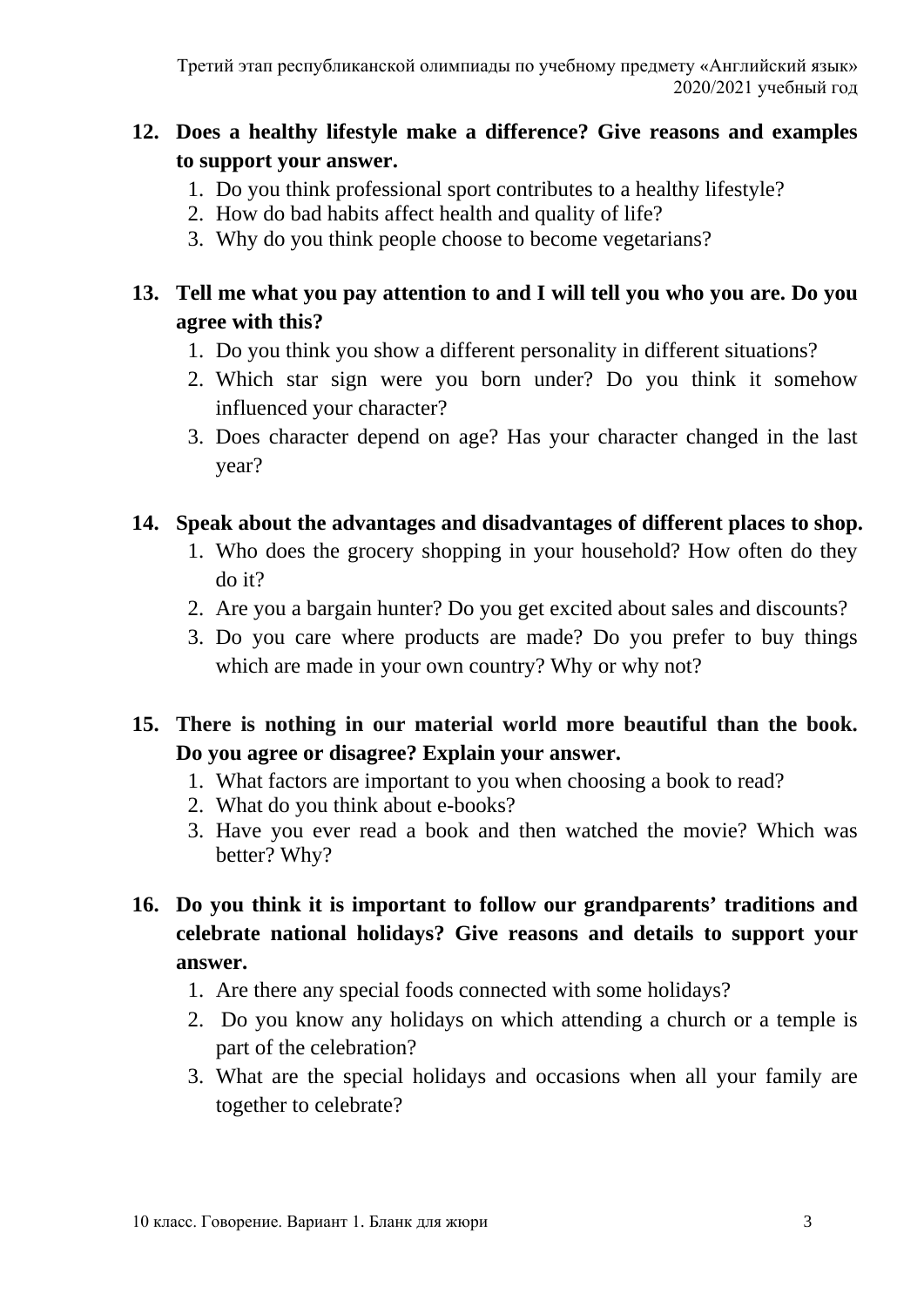# **17. Do we eat to live or live to eat? Give reasons and examples to support your answer.**

- 1. Are table manners important? Why?
- 2. What foreign cuisines are popular in Belarus?
- 3. How often do you and your family eat out? Where do you usually go? Why?

# **18. Describe how parents could reach a better understanding of their kids in the digital age.**

- 1. Did you have a strict upbringing? Have you ever been punished?
- 2. Who do you take after in appearance and character?
- 3. What's it like being a good parent in your opinion?

### **19. Describe the appearance and character of your best friend.**

- 1. What qualities do you like and dislike in people?
- 2. Is it rude to tell the person that they need to improve their appearance?
- 3. What is the most interesting haircut you have seen?

### **20. Talk about traditional art in Belarus.**

- 1. Why is art so expensive? Do you think it is overpriced?
- 2. What country do you think is the most creative?
- 3. How many forms of art can you name? What is your favourite form of art?

### **21. There is an expression in English, "There's no place like home." What do people mean when they say this?**

- 1. What are the most important things you would look for when choosing your ideal home?
- 2. Would you rather live in a house or a flat? Why?
- 3. Do you know your neighbours? How do you get on with them?

### **22. Speak about your everyday problems and describe how you cope with them.**

- 1. What is good about not eating after 6 p.m.?
- 2. How many hours of sleep do you need daily?
- 3. What are the most stressful areas of your life?